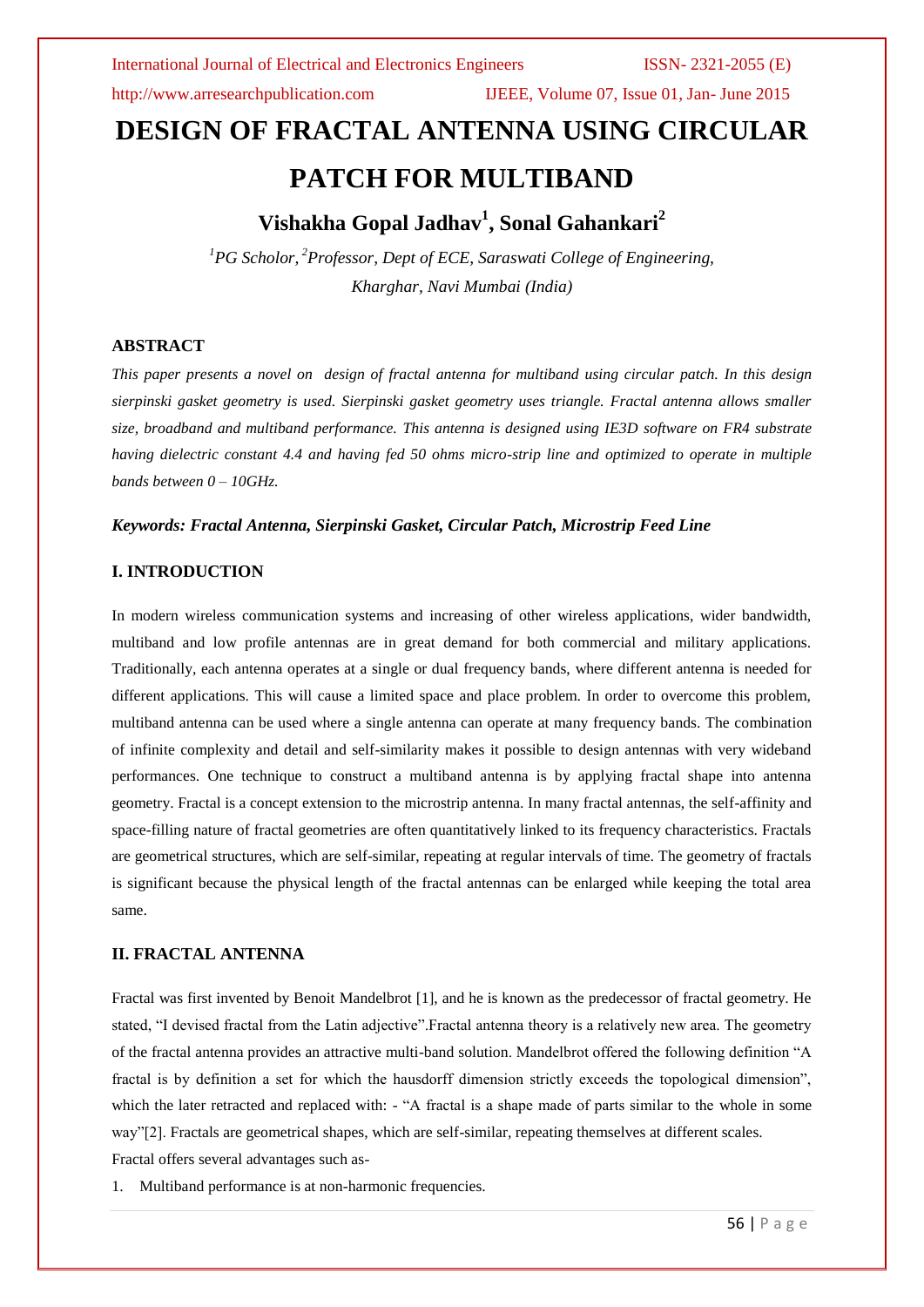- http://www.arresearchpublication.com IJEEE, Volume 07, Issue 01, Jan- June 2015
- 2. Compressed resonant behaviour.
- 3. In many cases, the use of fractal element antennas can simplify circuit design.
- 4. Reduced construction costs.
- 5. Improved reliability.

Features of fractal are as shown below.

- 1. Self-similarity feature is useful in designing multiband antenna
- 2. Small dimension is essentially useful in the design of electric small antennas
- 3. Increasing the number of iterations enhances the electrical length of an antenna
- 4. Space filling ability is necessary to miniaturize the antenna size

Disadvantages of fractal antenna

- 1. They have low gain
- 2. We have to take care of numerical limitation.
- 3. Geometry of the antenna is complex.
- 4. Practically few iterations are possible.

Fractals have no size characteristics and it has self- similarity property. There are some unique geometries which are useful in developing new and innovative design for antennas. These geometries are sierpinski gasket, sierpinskicarpet ,Koch curves. In this paper sierpinski gasket is designed using circular patch. The Sierpinski triangle, also called the Sierpinski gasket or the Sierpinski Sieve, is a fractal named after the Polish mathematician WaclawSierpinski who described it in year 1916 [3]. Sierpinski gasket geometry is the most widely studied fractal geometry for antenna applications. Sierpinski gaskets have been investigated extensively for monopole and dipole antenna configurations [4]. Several structures are derived from the original Sierpinski fractal structure and analyzed in order to get better multi-band behaviour. The generation of this geometry is explained in two ways:

- The multiple copy approach
- Decomposition approach

It starts with small equilateral triangle. Two more copies of this triangle (same size) are generated and attached to the original triangle. This process can be done n number of times, n being the order of the fractal iteration. In the decomposition approach, one starts with a large triangle encompassing the entire geometry. The midpoints of the sides are joined together, and a hollow space in the middle is created. This process divides the original triangle to three scaled down (half sized) versions of the larger triangle[5].

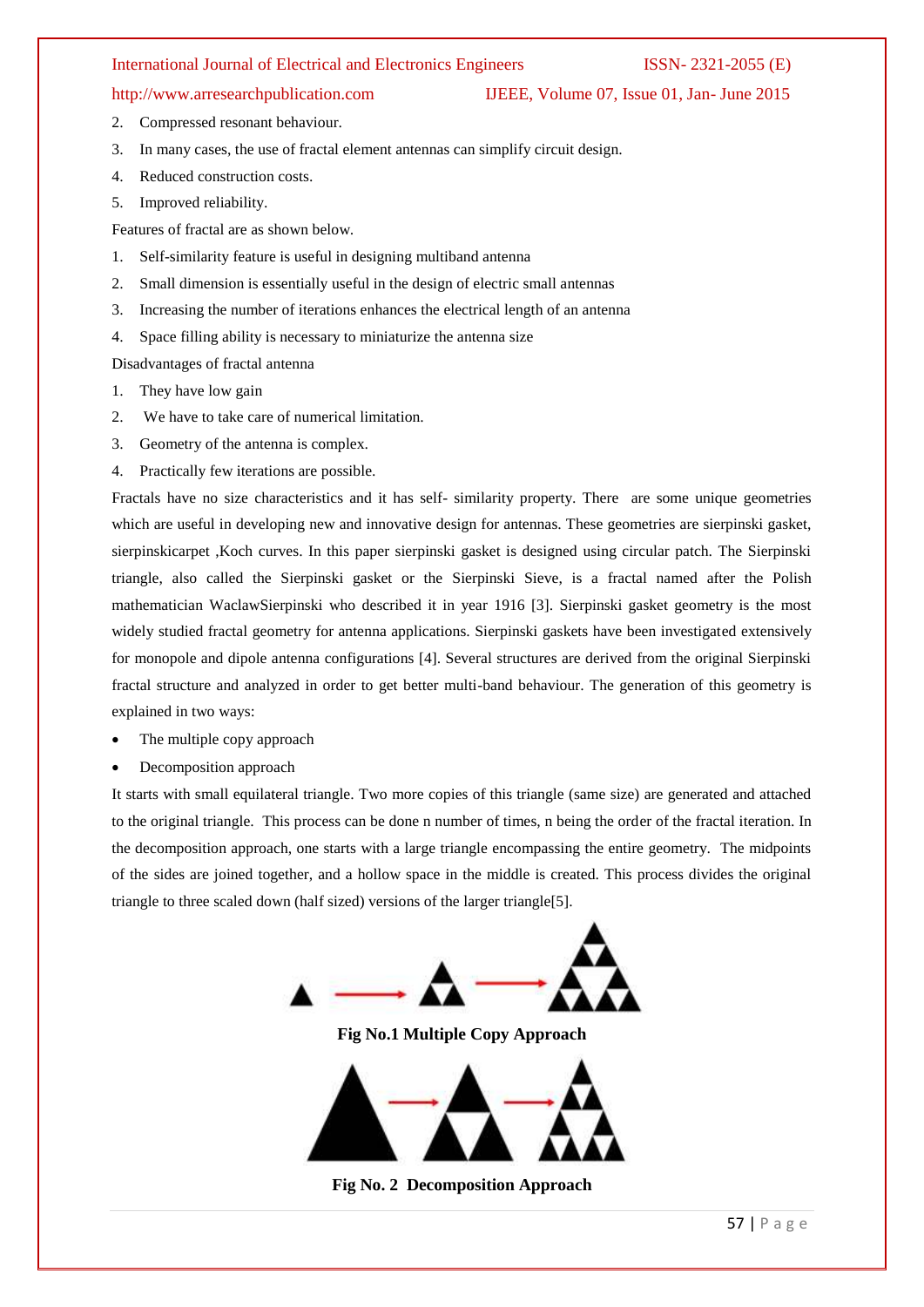#### http://www.arresearchpublication.com IJEEE, Volume 07, Issue 01, Jan- June 2015

#### **III. ANTENNA DESIGN**

In this paper sierpinski gasket geometry is used with circular monopole antenna . In this paper decomposition approach is used. But two circles are used with radius  $R_1 = 26$ mm,  $R_2 = 25$ mm, h= 1.6mm,  $\epsilon_r = 4.4$  and loss tangent= 0.019 with ground plane L<sub>g</sub> x W<sub>g</sub> = 54mm x 16 mm. The width of the micro strip feed line is calculated and optimized to achieve 50  $\Omega$  impedance match. In this paper one large triangle is constructed inside the circle. After that midpoints of the sides of the triangle are joined together and hollow space in the middle is created. This process divides the large triangle into three scaled down version and then three circles are constructed inside that large triangle.

| Size of first triangle  | 50x48 mm        |
|-------------------------|-----------------|
| Size of second triangle | 25x24mm         |
| Diameter of the circle  | 8 <sub>mm</sub> |

#### **Table No.1 Antenna Configuration**

The proposed antenna structure is as shown in the figure below.



**Fig No.3 Schematic of Proposed Sierpinski Gasket Antenna**

#### **IV. SIMULATION RESULTS**

S11 gives reflection coefficient. The return loss is defined as loss of power in the signal reflected by discontinuity in the transmission line. This transfers happens only when characteristic impedance is matched with input impedance of antenna otherwise reflected waves are generated which results in the degraded performance of an antenna. Ideally reflected waves must be zero.Figure 3 shows the S11 parameter of proposed antenna design. Table no.2 of frequency band is as shown below.